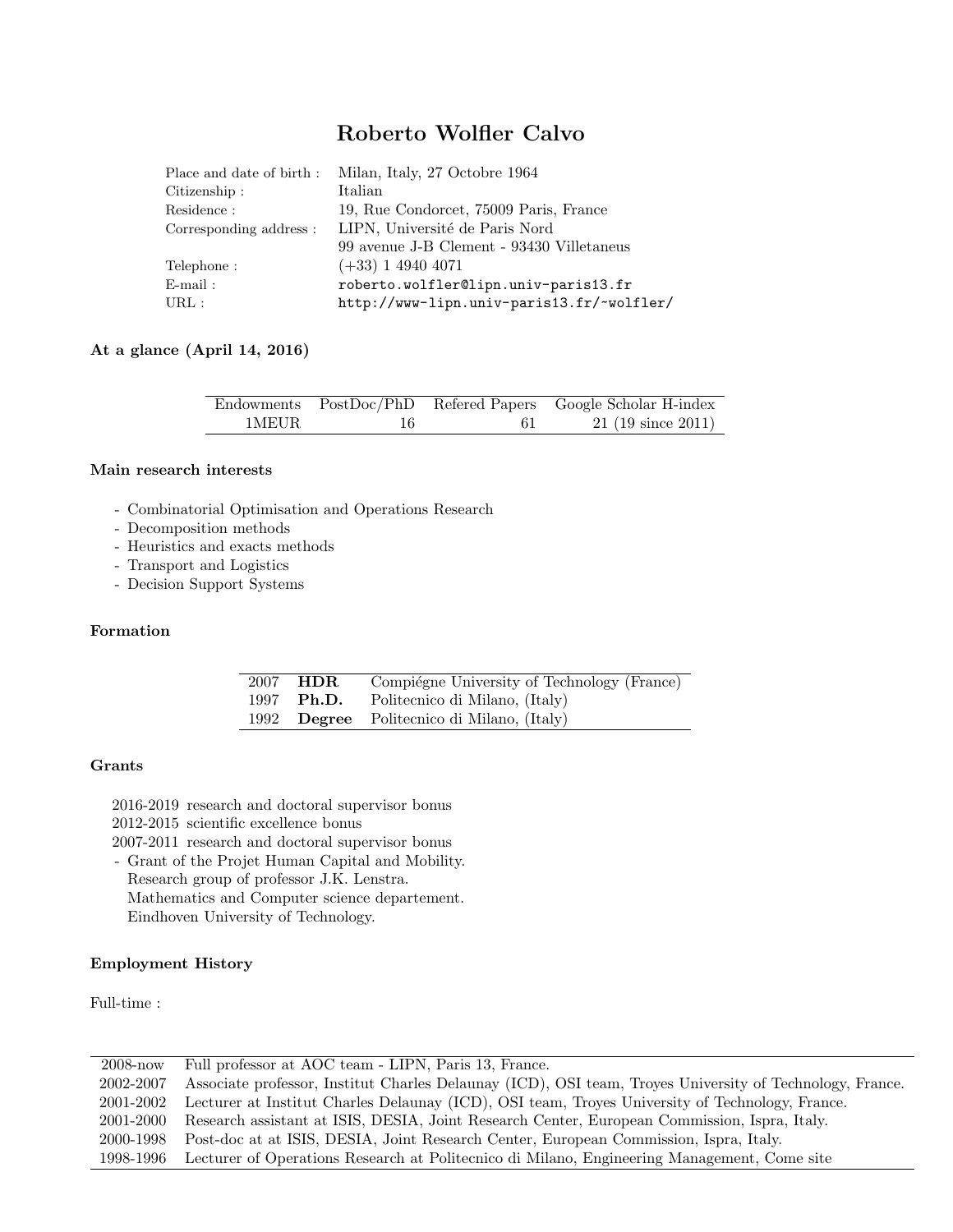Part-time :

2002-2005 Lecturer of Operations Research at Politecnico di Milano, Engineering Management, Come site 2004-2005 Lecturer of Operations Research of Laurea online, at Politecnico di Milano 1992-1993 Programming consultant for the DELOS (Olivetti) society.

## Lead and Manage

- 2010-2016 Head of the AOC team (10 Associate Professors and 5 Full Professors). The team is borned in 2010 and it is increased from 10 to 15 members in 3 years. In 2013 the team received a peer review called AERES and it got  $4A+$  and  $2A$  as marks : the best team of the laboratory
- 2013-now Lead of the Axe 1 Optimization and data mining applied to unstructured data of the  $P\hat{o}le$ MathStic of Paris13 and therefore member of the direction committee. The Pôle mathstic is a CNRS federation of three laboratories : Mathematic (LAGA), Computer science (LIPN) and Telecom (L2TI)
- 2015 President of the committee for Award Doctoral Dissertion of PGMO one edition
- 2012-now Lead of the Cooperation agreement between the **CIRRELT** of Montreal (the biggest center in the world) and **AOC** for developing joint research in the domain of Transport, Logisticss and Health.
- 2009-now Founder and Lead of the Francilien Research Group on Environnement Logistics and Transport (GREFELOT). Grefelot joints together researchers of Operations Research in Ile de France which have a common interest for the research in the topic of transport and logistics with a focus on Sustainability aspects.
- 2010-now Member of the Experts committee of Paris 13
- 2010-2016 Member of the laboratory board
- 2012-now Member of the scientific committee of the Programme Gaspard Monge pour l'Optimisation (PGMO). The Mathematic Foundation Jacques Hadamard and EDF founded the Programme Gaspard Monge pour l'Optimisation. The idea is of support and founding the reseach in optimisation. The scientific committee is one of the three committees that manage the programme
- More than 15 collaborations all over the world : Invited Professor and Shorter visits (as, for example, : Canada, Italy, Spain)
- President or Member of several recruitement committees (Associate professor of Fulll professor)

#### Grants and sponsorships

Accademic Projects

- 2015-2017 Member of the Project PHC CAI YUANPEI 2015 Title "Sustainable food supply chain : empirical analysis, design and evaluating"
- 2012-2013 Winner of the project " Google Focused Research Awards " in the context of " Google Focused Grant Program on Mathematical Optimisation and Combinatorial Optimisation in Europe " (50k euro)
- 2011-2014 Lead of the project ANR Villes Durables entitled "Mutualisation et Optimisation de la Distribution Urbaine de Marchandises (MODUM)" (541k euro total and 170 for Paris13)
- 2009-2012 co-Lead of the Project entitled "Outils d'aide à la décision pour les transports en libre-service" (OADLIB) (150k euro)
- 2009-2010 Lead of the project Internationals Relationships (PRI) of Paris 13 University entitled "Méthodes et modèles pour la résolution exacte de nouveaux problèmes complexes émergeant dans le domaine de la logistique et du transport de marchandises ", Academic Parteners : Università di Bologna (Italy). (3k euro)
- 2010-2011 Lead of the project Internationals Relationships (PRI) of Paris 13 University entitled "Modèles et algorithmes pour résoudre les problèmes de conception de réseaux de distribution à deux niveaux ", Academic Parteners : Universitá di Bologna (Italy). (1.5k euro)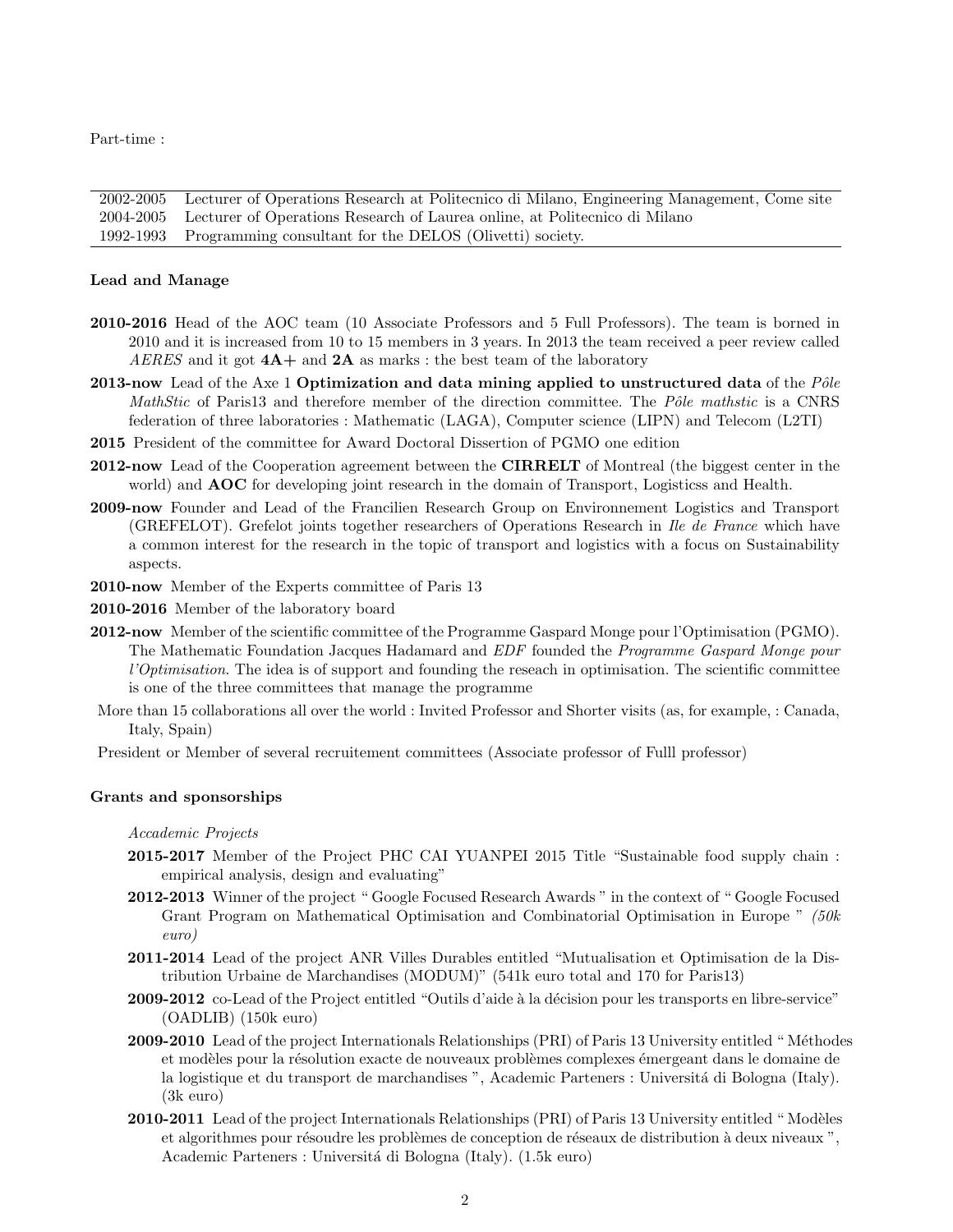- 2000-2006 Member of the Project of pôle TOA. Title : "Etude de la chaîne logistique". This project has been realized in the context of the federation TOA (CPER 2000 - 2006) : Pôle de recherche et de Transfert de technologies - Technologies Transactionnelles et d'Accompagnement.
- 2005-2006 Member of the Project entitled "Programme d'Action Intégrée (PAI) : Pessoa". This programme had the purpose of identifyng sectors for optimising the waste management.
- 2005-2007 Member of the Italian Project PRIN MIUR. Title : "Sistemi di infomobilità e distribuzione merci in Aree metropolitane". (30k euro).
- 2003-2005 Member of the Italian Project PRIN MIUR. Title : "Infomobilità e progetto integrato di sistemi di trasporto urbano". (50k euro).
- 2003-2004 Leader of the Project founding by UTT. Entitled : "Intégration d'approches de type programmation mathématique et méta-heuristique pour un problème de localisation de plates-formes logistiques", (1.5k euro)
- Industrial Projects
- 2016-2019 Project leader and manager of the contract with EP-tender for solving a problem of network design for a new shared mobility system (145k euro)
- 2016-2019 Project leader and manager of the contract with *Horizontal Software* for solving a problem of workforce scheduling (135k euro)
- 2013-2014 Project leader and manager of the contract with Gas de France (GDF) for solving the optimisation non-linear network configuration problems arising in the gas distribution (15k euro)
- 2013-2014 Project leader and manager of the contract with *AirLiquide* for solving an Inventory Routing Problem (65k euro)
- 2012-2016 Project Leader and manager of the contract with EDF (IROE) of the Gasparre Monge Foundation for Optimising Nuclear Power Plants refueling outage (150k euro)
- 2010-2013 Project co-Leader and manager of the contract with MediaMobile (100k euro)
- 2010-2011 Project leader and manager of the team S23 for the Challenge Roadef 2010 (4émé sur 44 Partecipants)
- 2007 Project leader and manager of the contract with la Valle di Susa for studying the feasibility of a Dial-a-Ride System (4k euro)

Collaboration with DANZAS Swiss for improving their distribution network (Location and size of depots).

Collaboration work with VOLENDO for optimising their Logistics and distribution chain (50k euro).

Collaboration work with IVRI for optimising the routing of the overnight security service.

#### Organization and administration activities

- 2016-2019 President of the organisation committe of EURO2019 (attended more than 3700 participants)
- 2016 Organizer of the International workshop on routing ROUTE2016 (only by invitations)
- 2014 Co-organizer with Guy Desaulniers du GERAD of the winter school for PhD students in columns generation method. The school has an international level with more than 95 partecipants. The school takes place every four years.
- 2014 Member of scientific committee and of the programme of the Conference of the Italian Operations Research Association (AIRO)
- 2012-now Member of the scientific committee of the International Conference on Operations Research and Enterprise System (ICORES)
- 2012-now Member of the scientific committee of the National Conference of the French Operations Research Society (i.e., Roadef)
- 2014 Member of the programme committee of the WCO2014 that is part of FedCIC2014
- 2012 Member of the programme committee of the 12th Workshop on Algorithmic Approaches for Transportation Modelling, Optimization, and Systems (ATMOS 2012)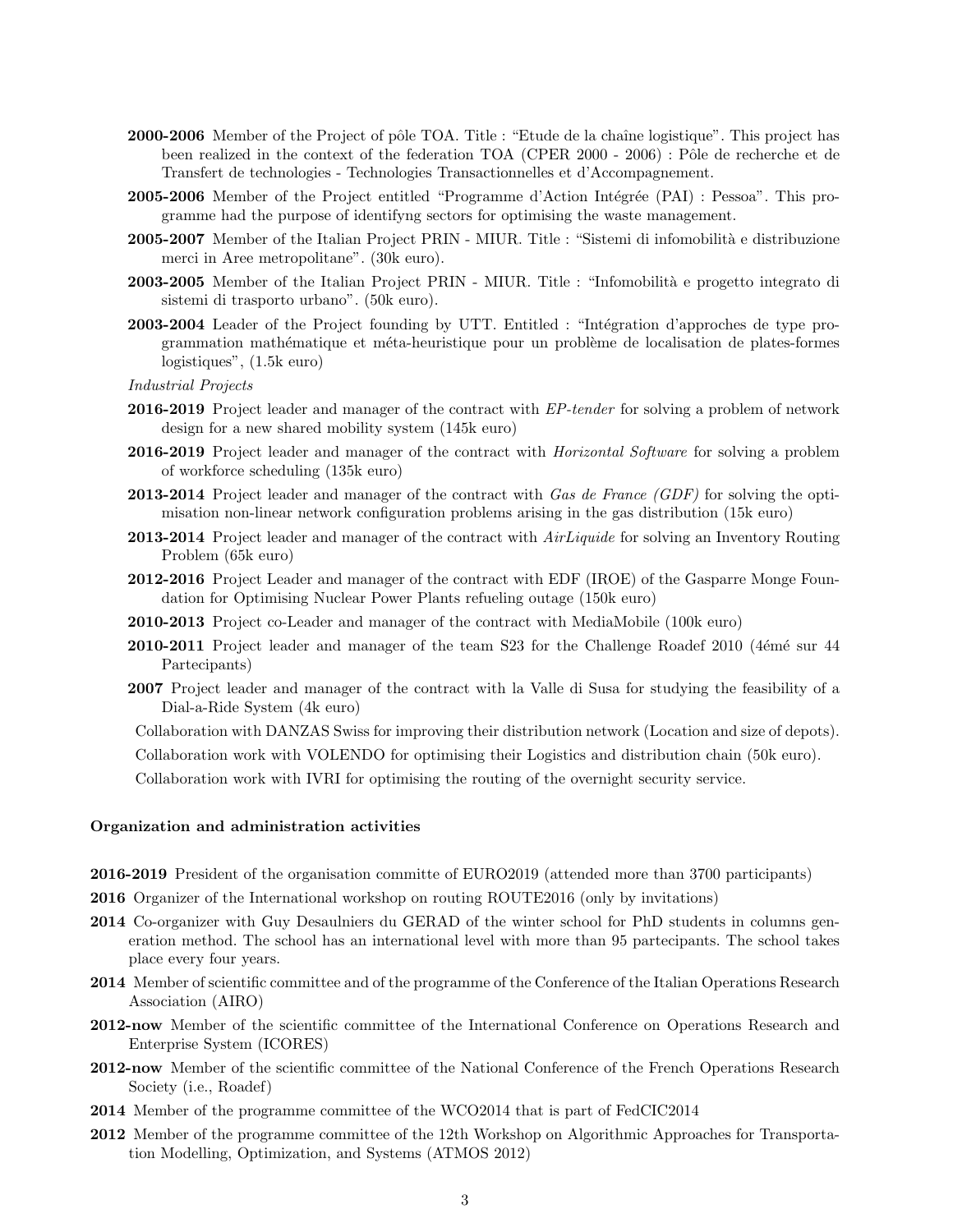- 2011 Member of the programme committee of the Euro Working Group en Location Analysis (EWGLA XIX 2011)
- 2010 Co-organizer of the GT2L meeting of the French Working Group in Transport et Logistics (GT2L)
- 2008 Member of the programme committee and organizer committee of the Workshop on Metaheuristics for Logistics and Vehicle Routing (EU/MEeting 2008)
- 2006 Member of the programme committee of the International conference IEEE IC SSSM'06, Troyes

#### Editorial activity and tutorial

- 2016 Guest editor of a special issue of Network associated to Route2016
- 2016 President of the scientific prize for the Challenge Roadef and guest editor of the special issue of Transportation Science
- 2014 Semiplenary on the *City Logistic* for the national french conference Roadef, Marseille.
- 2012 Tutorial on *Exact algorithms for solving vehicle routing problems*, Journées Franciliennes de Recherche Opérationnelle, Paris.
- 2009 Guest editor with Christian Prins, Caroline Prodhon and Nacima Labadie of the special issue of Computer and Operations Research

2004 Laval University Québec, Colloque Répartition on the topic of transportation;

Reviewer for more than the top 25 internationals journals in Operations Research (such as Omega, CAIE, Transportation Science, European Journal of Operational Research, Computers and Operations Research, Journal of Heuristics) and in the editorial board of a book

#### Supervision and tutoring

Caroline Prodhon (PhD) Jan Melechovsk`y (PhD and PostDoc) Marianna Pellizzari (PhD) Sandra ulrich Ngueveu (PhD) Valerie Belanger (PhD) Daniel Chemla (PhD) Hanane Aouloua (PhD) Paolo Gianessi (PhD) Marco Casazza (PhD) Michele Barbato (PhD) Marcos De Melo Da Silva (PhD) Stefania Pan (PhD) Fabio Furini (PostDoc) Clement Pira (PostDoc) Emiliano Traversi (PostDoc) Michele Caraffa (PostDoc)

- More than 20 Masters projets
- President or Member of many PhD Defence committee (30) (Canada, France, Italy and Chine) and HDR

## Pedagogic Lead

- 2011-2012 Lead of the new degree "Network and Computer Science". I built from scratch the first year of this new degree
- 2008-2010 Lead of the firth year of the Licence in Computer Science L3 at Institut Galilée of Paris 13.
- 1999-2007 Responsible for some courses at Troyes Technology University and at Politecnico di Milano.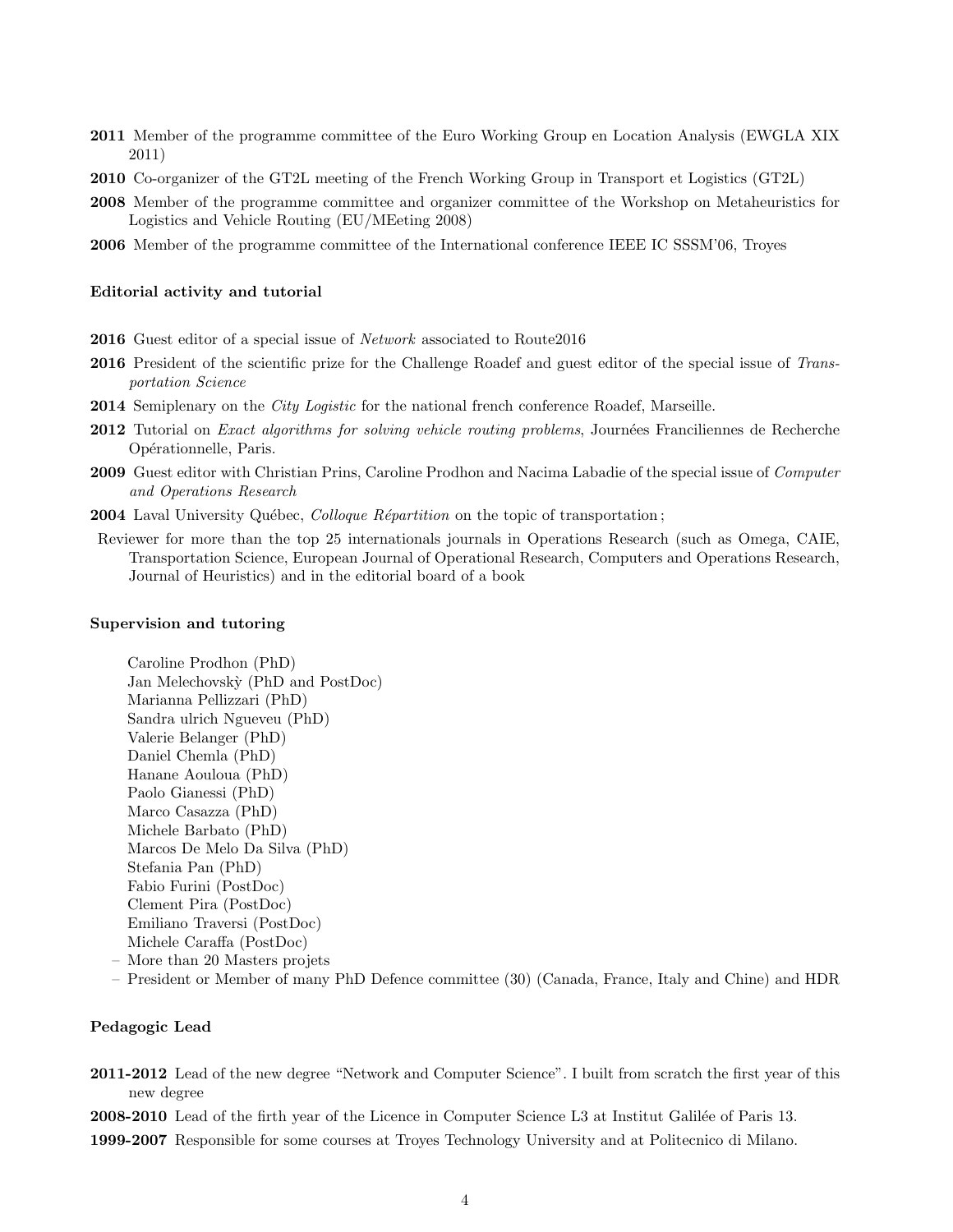## List of Publications

- NB All the papers presented to a conference without proceedings (paper of two/four pages) are omitted. Totally the papers presented to these kind of conferences are more than 90, which means that I attended more than 60 Conferences. Herewith a short list of the more recent
	- 2010 : EURO (5), TRISTAN, ROADEF, AIRO, Journées de l'Optimisation, EGWLA, EUME, ORHAS
	- 2011 : ROADEF, AIRO, INFORMS, ROUTE2011
	- 2012 : ODYSSEUS (5 papers), ISMP, ROADEF
	- 2013 : TRISTAN (4 papers), INOC (3 papers), ROADEF, OR (allemagne)
	- 2014 : ROADEF (5 papers), Workshop : Recent advances in linear optimisation, IFORS, ROUTE2014
	- 2015 : ROADEF (2 papers), ODYSSEUS (2 papers)
	- 2016 : ROADEF (3 papers), Workshop Route2016 (invited), Workshop Column Generation (invited)

#### International Journals

- 1. F. A. Schreiber, R. Wolfler Calvo, "Use of Neural Networks to estimate the number of nodes of an Edge-Quadtree with a fractal input", Graphical Model and Image Processing, pp. 61 - 72, Mars 1997. A preliminar version has been presented for a conference with proceedings
- 2. R. Wolfler Calvo,"A new heuristic for the Traveling Salesman Problem with Time Windows", Transportation Science, vol 34, pp 113 - 124, Février 2000.
- 3. R. Cordone, R. Wolfler Calvo, "A heuristic for the Vehicle Routing Problem with Time Windows", Journal of Heuristics, vol. 7, pp 107-129, Mars 2001.
- 4. C. Brand, M. Mattarelli, D. Moon, R. Wolfler Calvo, "STEEDS : a Strategic Transport/Energy/Environment Decision Support", European Journal of Operational Research, vol 139 n˚ 2, pp 416-435, Mars 2002.
- 5. R. Cordone, F. Ferrandi, D. Sciuto, R. Wolfler Calvo, "An Efficient Heuristic Approach to Solve the Unate Covering Problem", IEEE Transactions on Computer-Aided Design of Integrated circuits and systems, vol. 20, n° 12, pp 1377-1388, Décembre 2001. A preliminar version has been presented for a conference with proceedings
- 6. R. Wolfler Calvo, R. Cordone "A heuristic approach to the overnight security service problem", vol.30 , pp 1269-1287, Computers and Operation Research, 2003
- 7. R. Wolfler Calvo, F. de Luigi, P. Haastrup, V. Maniezzo, "A distributed geographic information system for the Daily Car Pooling Problem", vol.31 , pp 2263-2278, Computers and Operation Research, 2004
- 8. J. Melechovsky, C.Prins, R. Wolfler Calvo, "A Heuristic Algorithm to solve Location-Routing Problem with Non-Linear Cost Functions" , vol 11, pp 375-391, Journal of Heuristics, 2005.
- 9. C. Prins, C.Prodhon, R. Wolfler Calvo, "Two-phase Method and Lagrangian Relaxation to Solve the Bi-Objective Set Covering Problem", vol. 147, n. 1, pp 23-41, Annals of Operations Research, 2006
- 10. C. Prins, C.Prodhon, R. Wolfler Calvo, "Solving the Capacitated location-Routing Problem by a GRASP complemented by a Learning Process and a Path Relinking", vol. 4, n. 3, pp. 221-238, 4OR, 2006. A preliminar version has been presented for a conference with proceedings
- 11. R. Wolfler Calvo, A. Colorni, "An effective and fast heuristic for the Dial-a-Ride Problem", vol. 5, n. 1, pp. 1-13, 4OR, 2007.
- 12. C. Prins, C. Prodhon, P. Soriano, A.. Ruiz, R. Wolfler Calvo, "Solving the Capacitated Location Routing Problem by a Cooperative Lagrangean Relaxation - Granular Tabu Search Heuristic", Transportation Science, vol. 41, pp. 470-483, 2007.
- 13. A. El Fallahi, C. Prins, R. Wolfler Calvo, "Tabu Search and Memetic Algorithm for the Multi-Compartement Vehicle Routing Problem", Computers and Operation Research, vol. 35, n. 5, pp 1725-1741, 2008. A preliminar version has been presented for a conference with proceedings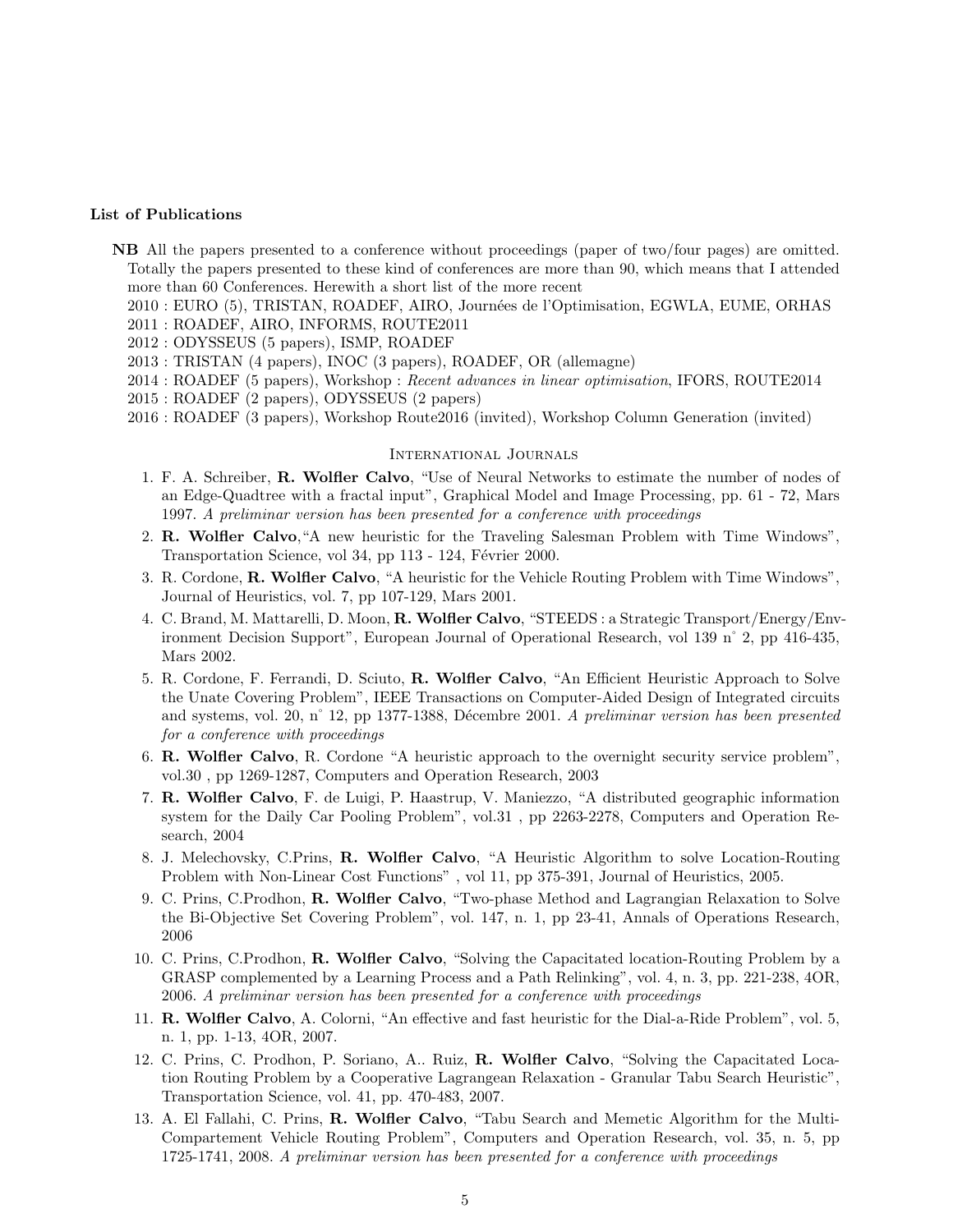- 14. S. U. Ngueveu, Christian PRINS, R. Wolfler Calvo, "Upper and lower bounds for the cumulative capacitated vehicle routing problem", Computers and Operations Reseach 37(11) : 1877-1885, 2010.
- 15. F. Della Croce, V. Th. Paschos, R. Wolfler Calvo, "Approximating the metric 2-Peripatetic Salesman Problem", Algorithmic Operations Research 5(1) : 13-20, 2010
- 16. S. U. Ngueveu, C. Prins, R. Wolfler Calvo, "Lower and upper bounds for the m-Peripatetic Vehicle Routing Problem", 4OR 8(4) : 387-406, 2010
- 17. J.-M. Berlenguer, E. Benavent, C. Prodhon, C. Prins, R. Wolfler Calvo, "A branch and cut method for the Capacitated Location Routing Problem", Computers and OR 38(6) : 931-941, 2011.
- 18. R. Baldacci, A. Mingozzi, R. Wolfler Calvo, "An exact method for the Capacitated Location Routing Problem", Operations research , 59(5), 1284-1296, 2011.
- 19. N. Labadi, Jan Melechovskỳ R. Wolfler Calvo, "Hybridized Evolutionary Local Search Algorithm for Orienteering and Team Orienteering Problems with Time Windows", Journal of Heuristics 17(6) : 729-753, 2011.
- 20. N. Labadi, R. Mansini, Jan Melechovskỳ R. Wolfler Calvo, "The Team Orienteering Problem with Time Windows : An LP-based Granular Variable Neighborhood Search", European Journal of Operational Research, 220(1) : 15-27, 2012
- 21. S. U. Ngueveu, C. Prins, R. Wolfler Calvo, "New Lower Bounds and an Exact Method for the m-Peripatetic Vehicle Routing Problem", Transportation Science, 47(1) : 38-52, 2013
- 22. A. Rozenknop, R. Wolfler Calvo, L. Alfandari, D. Chemla, L. L´etocart, "Solving eletricity production planning by column generation", Journal of Scheduling, 16(6) : 585-684, 2013
- 23. D. Chemla, F. Meunier, R. Wolfler Calvo, "Bike hiring system : solving the rebalancing problem in the static case", Discrete Optimization, Discrete Optimization,  $10(2)$ : 120-146, 2013. The most cited article of the journal
- 24. R. Baldacci, A. Mingozzi, Roberto Roberti R. Wolfler Calvo, "An exact method for the Two-Echelon Vehicle Routing Problem", Operations Research, 61(2) : 298-314, 2013.
- 25. L. Mussone, R. Wolfler Calvo, "An analytical model for calculating the capacity of a railway system", European Journal of Operational Research, 238(2) : 451-457, 2014
- 26. D. Kirchler, R. Wolfler Calvo, "A Granular Tabu Search Algorithm for the Dial-a-Ride Problem", Transportation Research part. B - Methodological, 56 : 120-135, 2013.
- 27. G. Erdogan, G Laporte, R. Wolfler Calvo, "The static bicycle relocation problem with demand intervals", European Journal of Operational Research, 238(2) : 451-457, 2014.
- 28. D. Kirchler, L. Liberti, R. Wolfler Calvo, "Efficient Computation of Shortest Paths in Time-Dipendent Multi-Modal Networks", ACM Journal of Experimental Algorithmics, 19(1).
- 29. P. Gianessi, L. Alfandari, L. Letocart, R. Wolfler Calvo, "The Multycommodity-Ring Location Routing Problem", Transportation Science (to appear).
- 30. G. Erdogan, M. Battarra, R. Wolfler Calvo, "An Exact Algorithm for the Static Rebalancing Problem arising in Bicycle Sharing Systems", European Journal of Operational Research, 245(3) : 667-679. .
- 31. M. Barbato, R. Grappe, M. Lacroix, R. Wolfler Calvo "Polyhedral results and a Branch-and-Cut for the Uncapacitated Double Travelling Salesman Problem", Discrete Optimization (to appear)
- 32. F. Butelle, L. Alfandari, C. Coti, L. Finta, L. Letocart, G. Plateau, F. Roupin, A. Rozenknop, R. Wolfler Calvo, "Fast machine reassignment", Annals of OR (to appear)
- 33. G. Laporte, F. Meunier, R. Wolfler Calvo, "Shared Mobility Systems", 4OR, 13(4) : 341-360

Internatinal Conference with Proceedings published in :

- LNCS, ENDM, Annals of Information Systems (AIS), OpenAccess Series in Informatics (OASIS) or ACM Proceeding
- 34. F. A. Schreiber, R. Wolfler Calvo, "Fractals and neural networks in evaluating an edge-quadtree space complexity", Proceedings SPIE-Photonic East : Digital Image Storage and Archiving Systems, Philadelphia, 1995, vol.2606, pp 13-25, ISBN 0-8194-1970-2.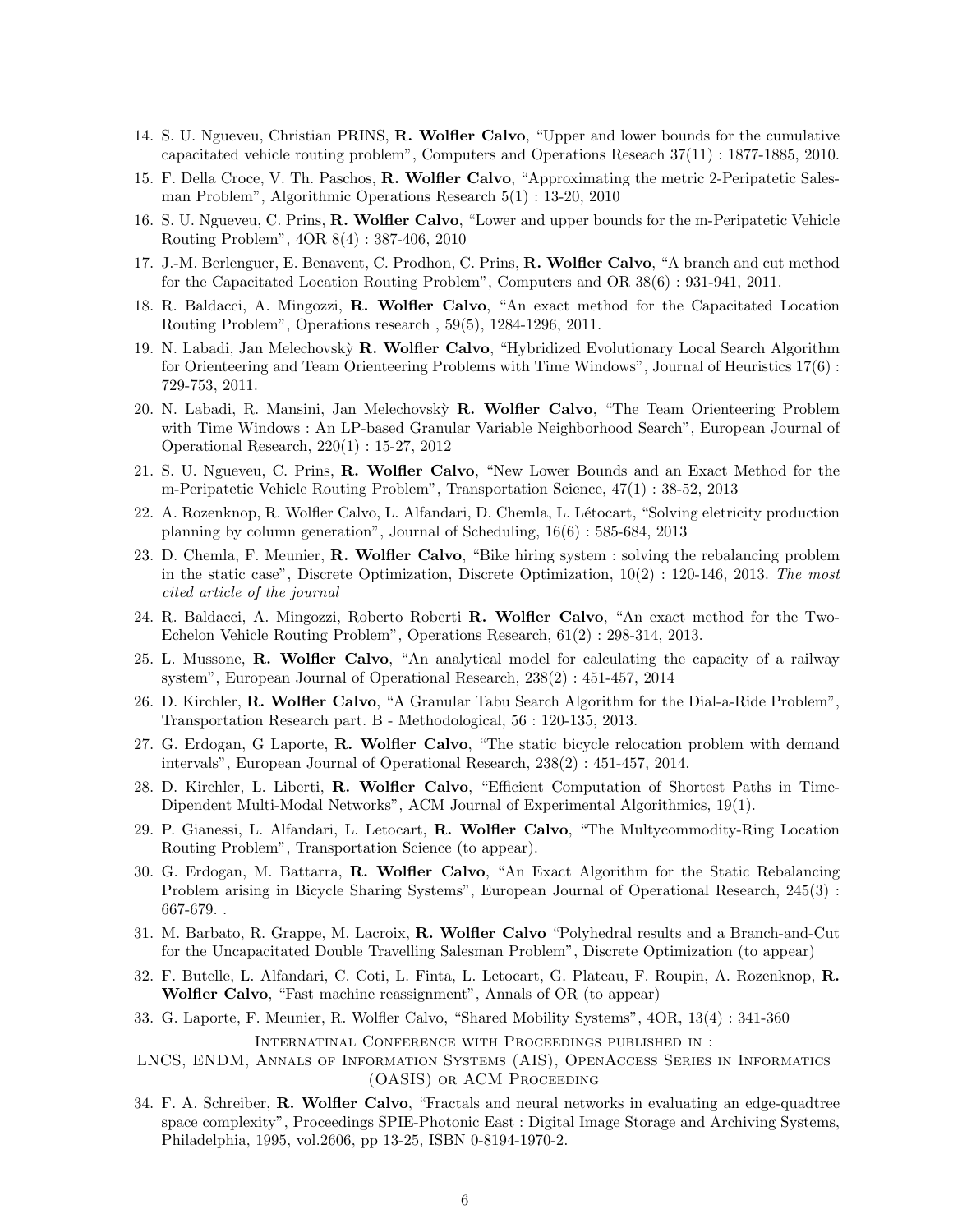- 35. R. Cordone, F.Ferrandi, D. Sciuto, R. Wolfler Calvo, "An Efficient Heuristic Approach to Solve the Unate Covering Problem", Proceedings ACM/IEEE DATE 2000 - Design, Automation and Test in Europe, Paris, France, Mars 27 - 30, pp 364-371, ISBN 0-7695-0537-6, 2000.
- 36. C. Prins, C.Prodhon, R. Wolfler Calvo, "A Memetic Algorithm with Population Management (MA—PM) for the Capacitated Location-Routing Problem", Lecture Notes in Computer Science, EvoCOP2006, 10-12 April 2006, Budapest, Hongrie.
- 37. S. Toulouse, and R. Wolfler Calvo. "On the complexity of the multiple stack TSP". Lecture Notes on Computer Science, volume 5532, pp. 360–369, Springer. Proceedings of Theory and Applications of Models of Computation 6th (TAMC 2009), Changsha, Chine, 2009.
- 38. S. U. Ngueveu, Christian Prins, and R. Wolfler Calvo. "An Effective Evolutionary Algorithm for the Cumulative Capacitated Vehicle Routing Problem.". EvoWorkshops 2009 on Applications of Evolutionary Computing (EvoWorkshops '09), volume 5484, Lecture Notes in Computer Science  $(LNCS)$ , pp. 778–787, Tübingen, Allemagne, 2009. Springer.
- 39. S. U. Ngueveu, Christian Prins, and R. Wolfler Calvo. "A Hybrid Tabu Search for the m-Peripatetic Vehicle Routing Problem". 3th international workshop on model-based metaheuristics (Matheuristics), volume 10, Annals of Information Systems (AIS), pp. 253–266. Springer, 2010.
- 40. N. Labadi, J. Melechovský, R. Wofler Calvo. "An Effective Hybrid Evolutionary Local Search for Orienteering and Team Orienteering Problems with Time Windows", 11th International Conference on Parallel Problem Solving From Nature (PPSN 2010), volume 6239 Lecture Notes in Computer Science (LNCS), pp. 219–228, Cracovie, Pologne, 2010. Springer.
- 41. R. Wofler Calvo, N. Touati Moungla. "A Matheuristic for the Dial-a-Ride Problem", 5th International Network Optimization Conference (INOC 2011), volume 6701 Lecture Notes in Computer Science (LNCS), pp. 450–463, Hambourg, Allemagne, 2011. Springer.
- 42. D. Kirchler, L. Liberti, T. Pajor, R. Wofler Calvo. "UniALT for regular language constrained shortest paths on a multi-modal transportation network", 11th Workshop on Algorithmic Approaches for Transportation Modelling, Optimization and Systems, (ATMOS), volume 20, OpenAccess Series in Informatics (OASICS), pp. 64–75, Saarbrücken, Allemagne, 2011. Schloss Dagstuhl - Leibniz-Zentrum für Informatik.
- 43. D. Kirchler, L. Liberti, R. Wolfler Calvo. "A Label Correcting Algorithm for the Shortest Path Problem on a Multi-modal Route Network", 11th International Symposium on Experimental Algorithms (SEA 2012), volume 7276, Lecture Notes in Computer Science (LNCS), pp. 236–247, Bordeaux, France, 2012. Springer.
- 44. H. Allaoua, S. Borne, L. Létocart, R. Wolfler Calvo. "A matheuristic approach for solving a home health care problem", *International Network Optimization Conference (INOC 2013)*, volume 41, Electronic Notes in Discrete Mathematics, pp. 471–478, Tenerife, Espagne, 2013. Elsevier.
- 45. M.-J. Huguet, D. Kirchler, P. Parent, R. Wolfler Calvo. "Efficient algorithms for the 2-Way Multi Modal Shortest Path Problem", *International Network Optimization Conference (INOC 2013)*, volume 41, Electronic Notes in Discrete Mathematics, pp. 431–437, Tenerife, Espagne, 2013. Elsevier.
- 46. Paolo Gianessi, Laurent Alfandari, Lucas Létocart, R. Wolfler Calvo. "A Column Generation Based Heuristic for the Multicommodity-ring Vehicle Routing Problem" Tenth International Conference on City Logistics, volume 12, Transportation Research Procedia, pp. 227–238, Tenerife, Espagne, 2016. Elsevier.
- 47. Michele Barbato, Roland Grappe, Mathieu Lacroix, R. Wolfler Calvo. "A Set Cover Approach for the Double Traveling Salesman Problem with Multiple Stacks", 4th International Symposium on Combinatorial Optimization (ISCO 2016), to appear Lecture Notes in Computer Science (LNCS), Italy, 2016. Springer.

International Conference with Proceedings and Reviewer Process

- 48. S. U. Ngueveu, C. Prins, R. Wolfler Calvo, "Bornes supérieures et inférieures pour le problème de tournees de véhicules m-peripatetique", MOSIM'08, Paris, 31 Mars - 2 Avril 2008.
- 49. C. Prins, C.Prodhon, R. Wolfler Calvo, "A reactive GRASP and Path Relinking algorithm for the Capacitated location Routing Problem", e-Proceedings IESM'05, Marakesch, ISBN 2-9600-5320-6, Mai 2005